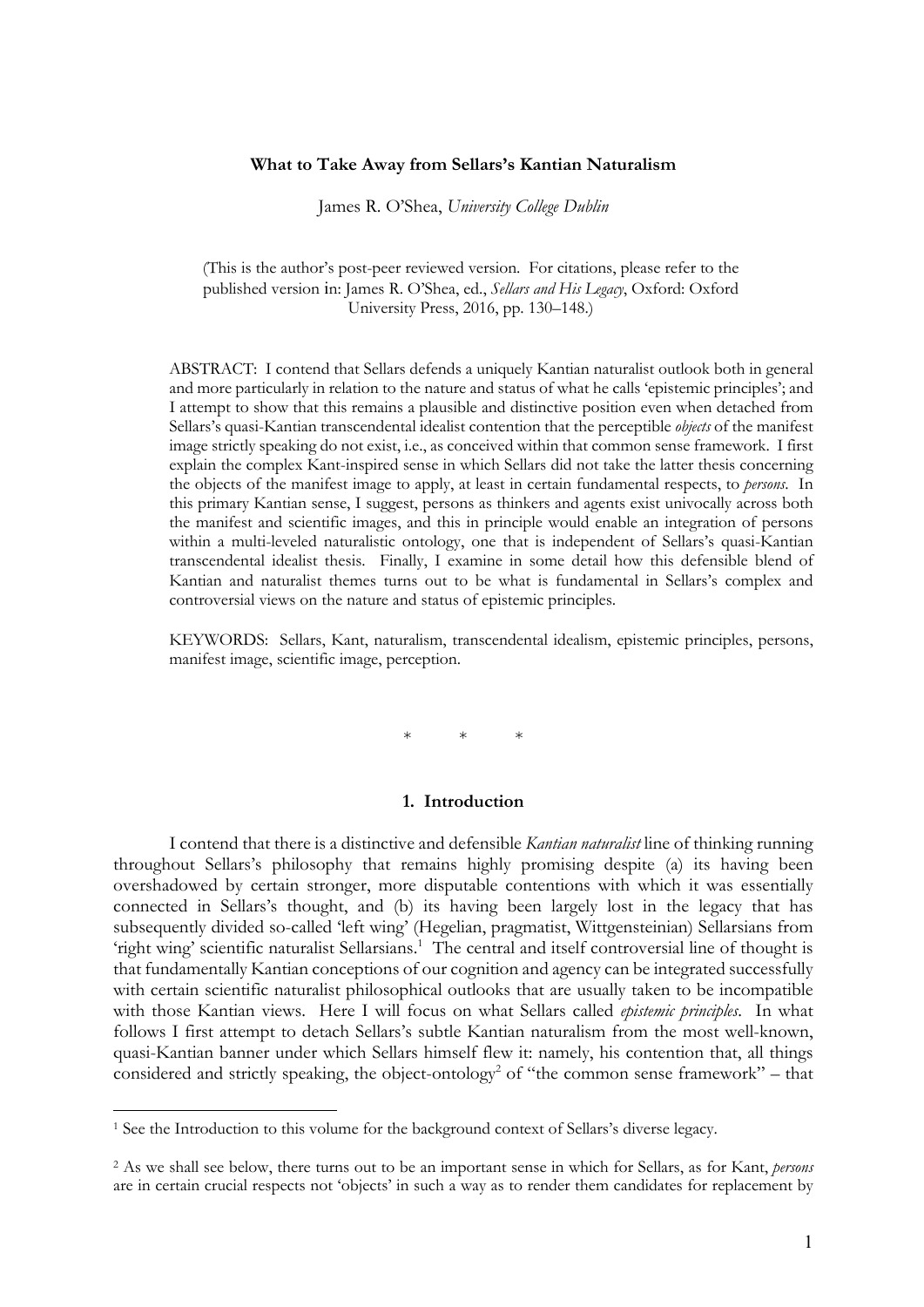is, the "manifest image" conception of perceptible, colored physical objects – "is *transcendentally ideal, i.e. that there really are no such things as the objects of which it speaks*" (SM V, §95; italics added).

Of course in another sense, on Sellars's view, the perceptible objects of the manifest image *do* really exist: namely, as they are or will be analogically reconceived in their more adequate scientific successor concepts (cf. SM V). There are many other points that could and should be made about the complex relationships between the manifest and scientific images, on Sellars's view, that would lessen the initial shock to common sense of his striking contention concerning the ultimate replacement of the object-ontology of the manifest image. But this is not my aim on the present occasion, which is rather to display the largely overlooked plausibility of Sellars's innovative *Kantian naturalist* outlook, as I characterize it, even when this is detached from the more controversial quasi-Kantian contention that strictly speaking – and about this 'strict' sense much more would need to be said<sup>3</sup> – "there are no such things as the colored physical objects of the common-sense world" (EPM IX, §41).

I call the latter striking contention '*quasi*-Kantian' in part for the obvious reason that Sellars's own proposal, in effect, was to replace Kant's thinkable but unknowable 'things in themselves' or 'noumena' with the postulated and (at the manifest level) imperceptible yet eminently knowable objects of ongoing scientific theorizing. In addition to this there are also longstanding controversies concerning the nature of Kant's transcendental idealism itself, and while in my own work on Kant's philosophy I am heavily influenced by the interpretations of Kant defended by Sellars and by his student (and my teacher) Jay Rosenberg, on the specific interpretive question of Kant's own understanding of our inevitable and 'problematic' thought of the existence of so-called 'things in themselves' I am inclined toward the more deflationary, epistemic readings of this aspect of Kant's thought (though I shall not engage that interpretive controversy on this occasion). 4 For my present purposes, I will begin with a closer look at Sellars's striking ontological

more adequate scientific successor conceptions of their nature. This is compatible with there also being many other aspects of persons and their bodies that *are* subject to such explanatory reconceptions in the ongoing development of the scientific image.

<sup>3</sup> I examine Sellars's complex views on conceptual change and replacement ontologies in relation to his envisioned final synoptic "fusion" of the manifest and scientific images of "man-in-the-world," in chapters 6 and 7 of my *Wilfrid Sellars: Naturalism with a Normative Turn* (2007). A first pass at some of the topics discussed in this chapter may be found in O'Shea (2011), which was my reply to some helpful objections to my reading of Sellars offered by William Rottschaefer in the same journal issue (along with his further reply).

<sup>4</sup> For an extended defense of Sellars's interpretation and development of Kant's transcendental idealism, see Sicha 2002, in Sellars (KTM). For my own interpretation of Kant's views, see O'Shea (2012a), *Kant's Critique of Pure Reason: An Introduction and Interpretation*. (On the role of 'things in themselves' in particular, see the various references in the index of that work under 'idealism: transcendental'.) For Jay Rosenberg's outstanding and thoroughly Sellarsian introduction to Kant's first *Critique*, see Rosenberg 2005. Where I differ from Rosenberg primarily concerns what is, in effect, his attribution to Kant (2005: 79–81) of Sellars's analogical theory of sense impressions, where this is understood as a theory of the ultimate counterparts, obtaining among 'things as they are in themselves', to the phenomenal spatiotemporal relations among objects that we cognize in experience. Sellars was generally circumspect about attributing these particular Sellarsian views to Kant himself, holding rather that this is what Kant ought to have thought given the full implications of his view (cf. Sellars SM, chapters 1–2; and KTE, the first footnote, on "Kant's treatment of sensation" as "notoriously inadequate and inept"). But the overall strongly ontological interpretation of Kant's 'things in themselves' is shared by Rosenberg and Sellars. My 2012 book inclines toward well-known alternative, non-traditional readings of Kant's transcendental idealism, but is otherwise compatible with Sellars's insightful accounts of Kant's conceptions of cognition and agency. See also David Landy (2015) for a very interesting Sellarsian reading of Kant on the analogical role of non-conceptual sensations in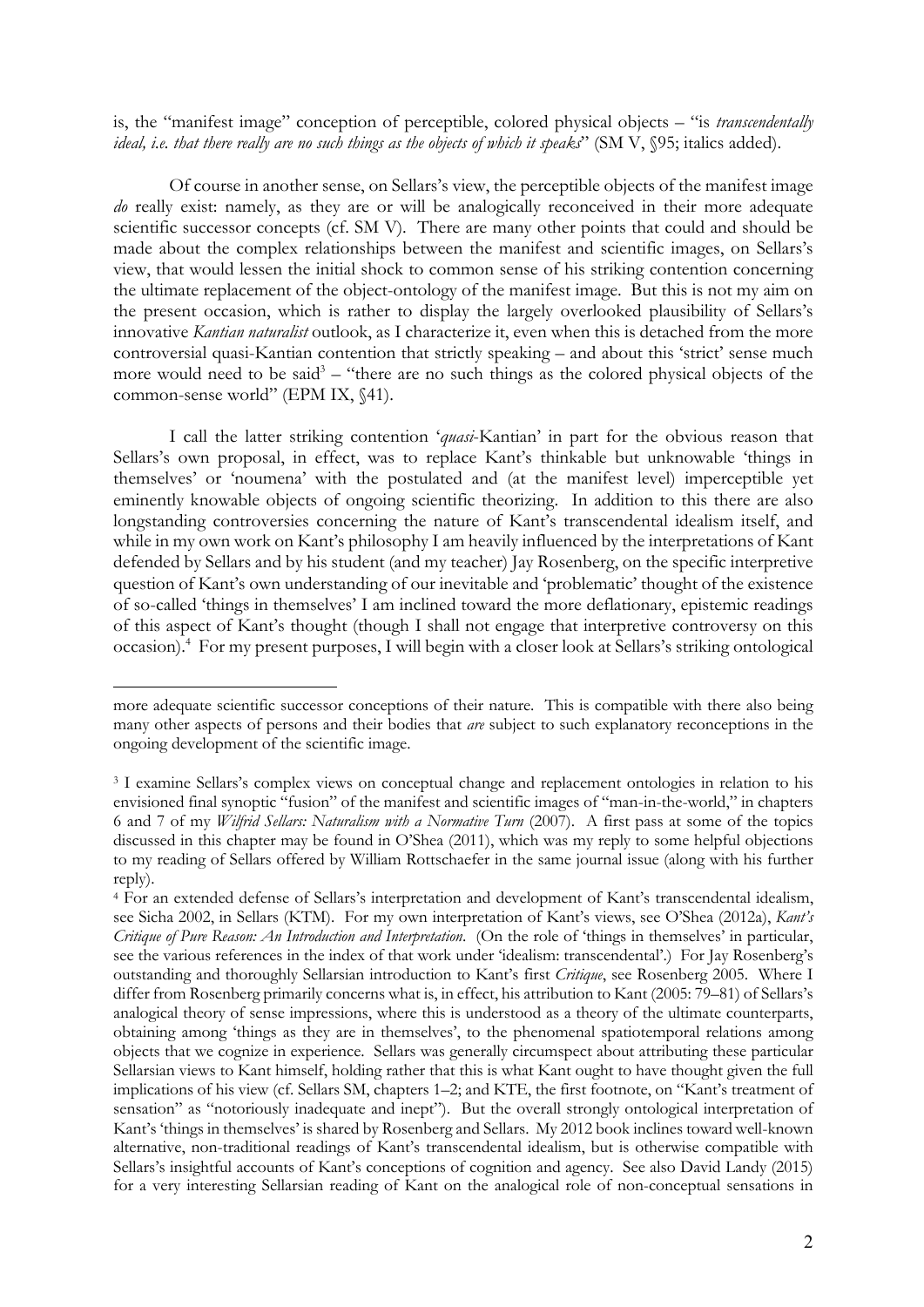contention and its relationship to his reading of Kant. This will then pave the way for an examination of those genuinely Kantian yet also consistently naturalistic aspects of Sellars's thoughts about the structure of human knowledge that I want to highlight and defend here.

Overall, then, I will argue that in a primary Kantian sense persons as thinkers and agents exist univocally across both the manifest and scientific images, and that this in principle would enable an integration of persons within a multi-leveled naturalistic ontology that is independent of Sellars's quasi-Kantian transcendental idealist thesis that the objects of the manifest image do not exist *per se*. Finally, I examine how this defensible blend of Kantian and naturalist themes turns out to be what is really fundamental in Sellars's view of the nature and status of epistemic principles in general.

# **2. Sellars's Quasi-Kantian Transcendental Idealism: Color, Ultimate Homogeneity, and Relocation**

Readers of Kant and Sellars sometimes overlook the fact that in chapter two of *Science and Metaphysics* Sellars *rejected* Kant's own arguments for transcendental idealism as fallacious, both with respect to space and time and in relation to the categories (SM II,  $\{\$58-78\}$ ). Sellars's own proposal is the following:

Kant…failed to notice a further line of argument for the transcendental ideality of perceptible things which really works, and is the one I shall espouse. [Footnote:] I shall tip my hand by saying that the true ground for the transcendental ideality of the perceptual world lies in the distinction between perceptible physical objects and the objects of theoretical science, a distinction which was blurred by Kant. (SM II, §69)

The feature of perceptible physical objects upon which Sellars proceeds to focus in this context is their color, the discussion of which he sums up as follows:

Thus Kant should have recognized that colour…is as essential a feature of the objects of outer intuition as is shape. If, therefore, a sound case can be made for the idea that the colours we conceptually represent in perception are transcendentally ideal, i.e. exist only as conceptually represented, then it would follow that the world of perceived objects is, after all, in the Kantian sense, 'appearance'. [Footnote:] Notice that this is, of course, compatible with the idea that certain counterpart attributes, conceived by analogy with them, are transcendentally real, though, perhaps, only as in some sense states of the perceiver. (SM II, §75)

We need not rehearse here Sellars's various arguments in relation to the supposed 'ultimate homogeneity' of perceived expanses of color in contrast (initially) to the particulate objects of the emerging scientific image, and his further contention that this necessitates the reconception and ontological 'relocation' (so to speak) of homogeneous color contents from being sensible qualities of physical objects to being states of perceivers, followed by further such explanatory reconceptions in line with Sellars's projected 'pure process' ontology.<sup>5</sup> But broadly speaking, as

cognition, but interpreted by Landy as a view *within* Kant's empirical realism rather than (as in Sellars) concerning 'things in themselves'.

<sup>5</sup> One *locus classicus* for these topics is Sellars, see PSIM V–VI; another is FMPP, *passim*. A thoroughgoing and richly suggestive defense of Sellars's views on these topics may be found in Seibt, chapter 9 of this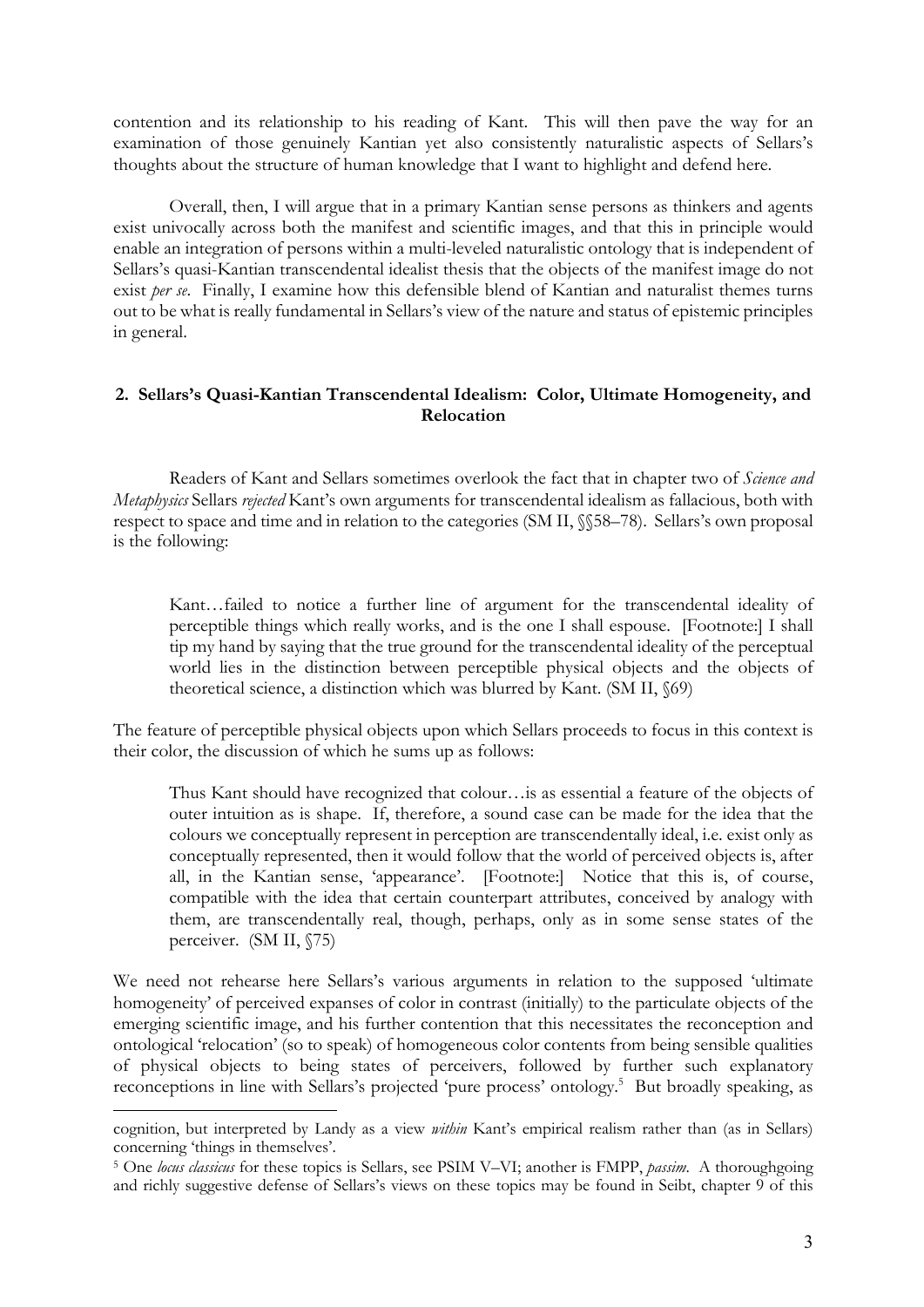indicated in the passage above, Sellars on these grounds held that a proper respect for Berkeley's insight concerning the inseparability of perceived color and shape, among other considerations, ultimately entails the striking contention above concerning the ultimate falsity, strictly speaking, of the common sense framework of perceptible physical objects. It is this quasi-Kantian replacement for Kant's transcendental idealism that for present purposes I want to detach from certain other deeply Kantian views in Sellars that I suggest can survive the excision.

I need to make two further important observations about Sellars's quasi-Kantian *über*contention before moving beyond it for present purposes.

First, when Sellars indicates that he regards the *objects* of the manifest image to be 'transcendentally ideal' or 'phenomenal' or 'appearances', in his (and allegedly Kant's) sense that strictly speaking such objects do not exist *per se*, he means carefully to distinguish this from any claim about *persons* and *norms*, along with the attendant dimensions of meaning, truth, and intentionality that the latter entail. For Sellars argues that persons and norms as conceived within the manifest image *can* be integrated successfully in one "stereoscopic" and "synoptic vision" with the ideal scientific ontology that he argues must replace the perceptible objects of the framework of common sense (cf. PSIM VI–VII). My suggestion is that the modified Kantian arguments that Sellars puts forward in this connection can be combined with various naturalistic hypotheses in Sellars, often taken to be incompatible with them, that do not require Sellars's further striking contention that the perceptible objects of common sense do not strictly speaking exist. The remaining 'Kantian naturalist' outlook, whatever its ultimate merits, was a distinctive twentieth century philosophical contribution from Sellars – one which, even when detached from the more striking but widely rejected quasi-Kantian framework in which Sellars embedded it, represented a unique combination of philosophical aspirations that should distinguish it from the valuable contributions of other 'analytic Kantians' who have subsequently followed in the wake of the later Wittgenstein and P. F. Strawson.

Second, there is nothing in the rejection of Sellars's arguments for his *über*-contention concerning the object-ontology of the common sense framework that requires us also to reject *scientific realism* with respect to unobservable theoretical objects, in contrast with instrumentalist or constructive empiricist views, etc., in the philosophy of science. Scientific realism in this basic sense is now widely accepted, in part due to Sellars's own important mid-century criticisms of instrumentalist conceptions of the nature of scientific explanation. For my purposes what would have to be argued against in relation to Sellars's wider views on this matter is the alleged *incompatibility* of that scientific realist outlook with the 'manifest' ontology of colored physical objects. The falsity of that incompatibility claim will be presupposed rather than argued for here, despite its admittedly central role in Sellars's philosophy. The question of just which aspects of Sellars's complex views on the nature of sense perception and sensory consciousness can and should survive the rejection of the particular arguments concerning sensible qualities that service Sellars's incompatibility claim is an important one that I have investigated elsewhere (O'Shea 2010; see also David Rosenthal, chapter 8 this volume).

## **3. Sellars and Kant on Knowledge, Nature, and the Thinking Self**

volume. For a systematic and plausible defense of key aspects of Sellars's views on sensory consciousness that nonetheless diagnoses and rejects the 'relocation' story, see Rosenthal, chapter 8 of this volume; and also along these general lines see the in-depth defence of a Sellarsian critical realist theory of sense perception in Coates (2007). The relationships between Sellars's and Kant's views on sensibility and perceptual cognition are also explored in some depth, and with insight, in Haag 2012.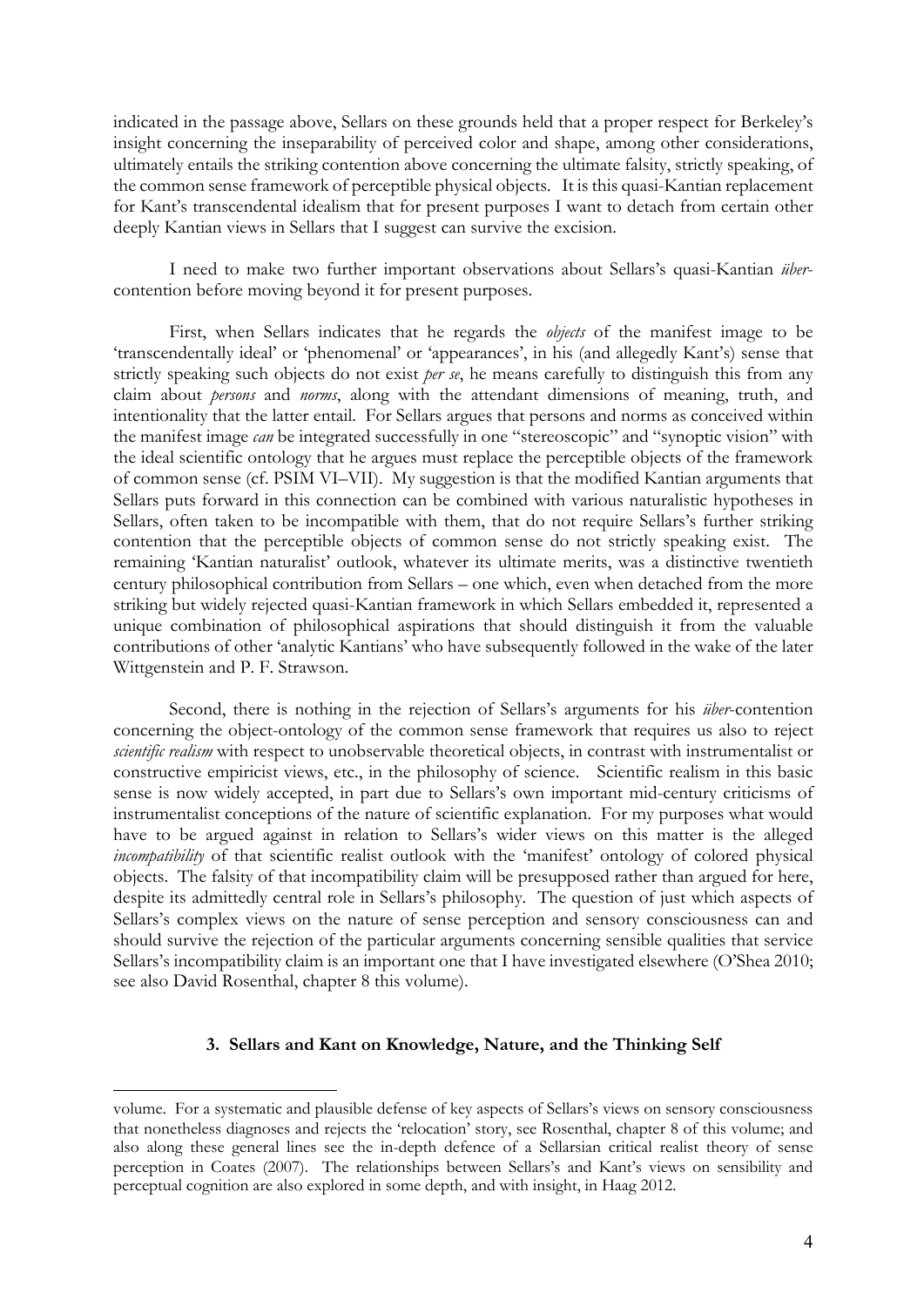It is clear from his 'Autobiographical Reflections' that Sellars viewed his own philosophical development from very early on as an evolving attempt to harmonize two deeply held philosophical convictions (cf. the Introduction to this volume). The first was that Kant was in certain crucial respects fundamentally correct about the *a priori* necessary structure of human knowledge and rational agency. This first conviction would later find one expression in Sellars's famous remark in 'Empiricism and the Philosophy of Mind' that "in characterizing an episode or a state as that of *knowing*, we are not giving an empirical description of that episode or state; we are placing it in the logical space of reasons, of justifying and being able to justify what one says" (EPM VIII, §36). The second enduring conviction, however, was that this Kantian normative structure would itself somehow have to be fully *explainable* in principle within a comprehensively scientific naturalist ontology. Sellars reassured the logical empiricist Herbert Feigl in the 1930's, for example, that they "shared a common purpose: to formulate a scientifically oriented, naturalistic realism which would 'save the appearances'," in relation to which Sellars further clarified that for him, although not for Feigl, the "aim was to map these structures" – that is, "such ideas as causal necessity, synthetic *a priori* knowledge, intentionality, ethical intuitionism, the problem of universals, etc." – "into a naturalistic, even a materialistic, metaphysics" (AR 290). What Sellars then proceeded to argue throughout his career, not without some historical irony, is that it is the essential truth of Kant's views concerning the *a priori* conceptual structure of our thought and experience that in fact provides the only satisfactory way for us to go beyond Kant and successfully envision the standpoint of a fully comprehensive or 'synoptic' naturalism.

As noted in the Introduction, it is this enduring twofold project of Sellars's – that of defending a Kantian conception of our conceptual cognition, and yet at the same time attempting to sketch how to naturalize that same conception – that I think has been the primary source of the subsequent forks in the road that have been carved out by those who have been strongly influenced by Sellars's work. My concern here is not with either the nature or the genesis of the distinction between the subsequent 'left wing' Sellarsians who emphasize the irreducibly normative Kantian aspects of Sellars's view, and the 'right wing' Sellarsians who seek to realize Sellars's ambitiously naturalistic aims, but rather to explore some of the ways in which Sellars thought it might make sense to be both a Kantian and a naturalist about the structure of our knowledge. I believe that the fulcrum of Sellars's simultaneously Kantian yet naturalist conception of our knowledge is his self-consciously Kantian conception of the nature of the human *knower* or thinker, although this topic is not typically explored in discussions of Sellars's epistemology and metaphysics.

Sellars argued that there are insights in Kant's conception of the thinking self that make possible a stronger integration of Kantian views with a naturalistic ontology than Kant himself was either willing or able to attempt. Furthermore, and most usefully for my purposes, Sellars maintained that this particular integration holds across *both* the Aristotelian/Strawsonian ontology of persons and their bodies that characterizes Sellars's manifest image ontology (the "commonsense framework") and in the case of the revisionary object-ontology of Sellars's envisioned scientific image according to which, in the end, a "person would be a bundle of absolute processes" (FMPP III, §125). The place where Sellars sketched this view most helpfully was in his 1970 *APA* Presidential Address, entitled "…This I or He or It (the Thing) Which Thinks…" ('I'; see also his 'Metaphysics and the Concept of a Person' (MP)).

"In the manifest image," Sellars holds, "our concept of a person" is "that of a system of capacities pertaining to the various modes of thinking" (MP V, §57), where such 'modes of thinking' on Sellars's account include our perceptions and volitions, too. While we cannot explore the details of this account here, in 'This I...' Sellars offers an interpretation of Kant on the unity of apperception that begins with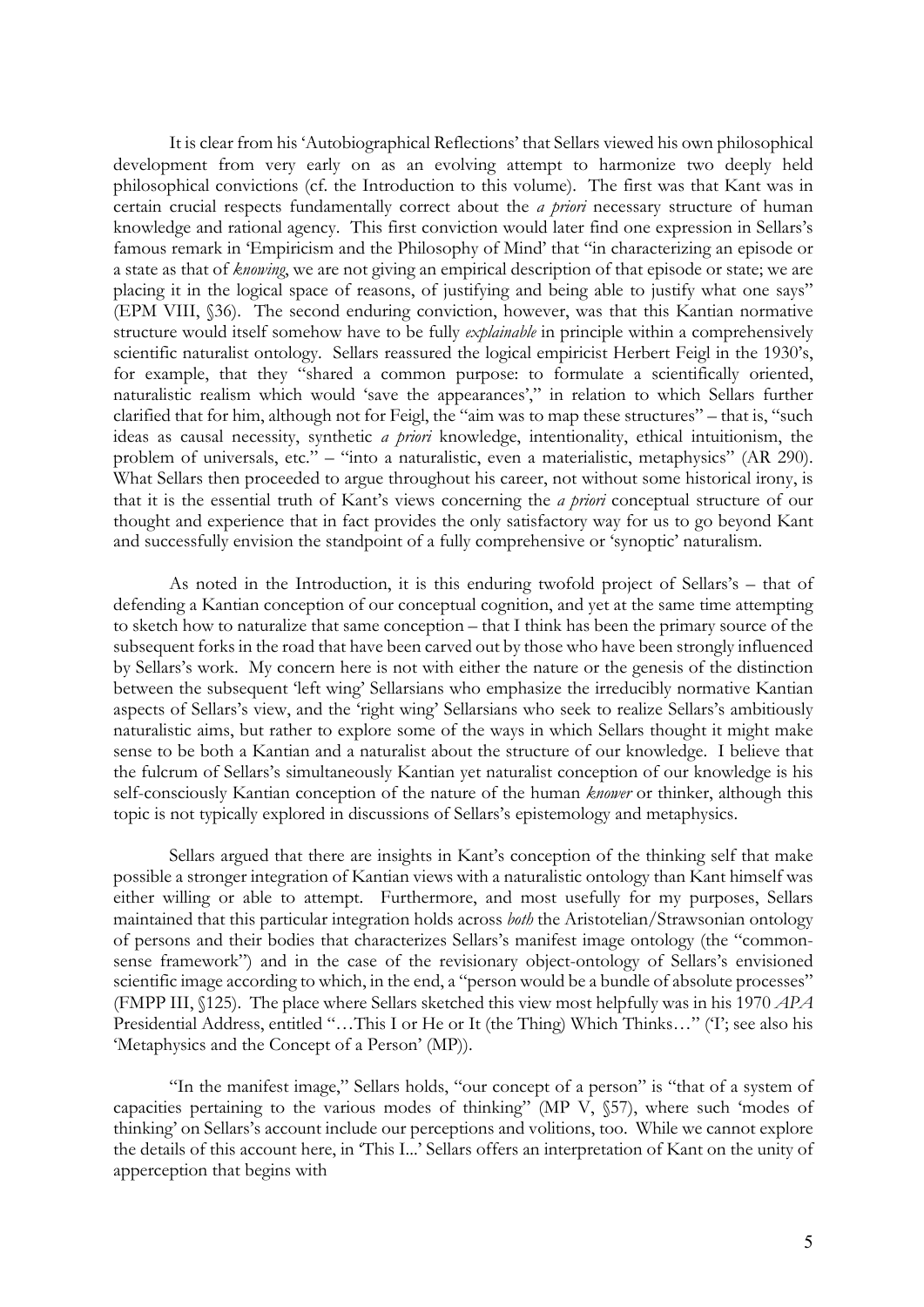an *unrestricted* principle in the philosophy of mind, which transcends the distinction between the noumenal and the phenomenal self, to the effect that

an I thinks of a manifold

is not to be confused with

an I has a manifold of thoughts.  $(T \, \mathcal{S})$ 

Furthermore, the "ways in which many thinkings constitute one thinking are the 'forms of thought', e.g. the categories" ( $T$   $\&$ 8). This unrestricted principle concerning the conceived unity of the thinker and a correlative unity in the form of its thinkable thoughts is then argued by Sellars (interpreting Kant) to entail the more specific, holistic

epistemic principle that any true content of thought, e.g., that Socrates is wise, must, in principle, be an element in a certain kind of larger context, e.g.,

an I thinks the true thought o*f a world* in which Socrates is wise.

Roughly, the form of empirical knowledge is: an I thinking (however schematically) the thought of a temporal system of states of affairs to which any actual state of affairs belongs. ('I' §9; italics added)

In Kant, the correlative "*synthetic* unity of apperception" roughly takes the form of an "I thinking a complex spatial-temporal-causal system of states of affairs…" ('I' §10) within which any particular perceived state of affairs must be lawfully integrated in general.

My understanding of Sellars is that he takes these Kantian claims to be defensible in general across both the manifest and scientific images of 'man-in-the-world', albeit as appropriately modified to reflect the later 'linguistic turn' or 'new way of words' in philosophy. In fact this is the key to his own "synoptic vision" of the stereoscopic unity of those two idealized images, in which the manifest image conception of persons as thinking and intending beings is supposed to be *preserved* rather than "overwhelmed" (PSIM II ¶23, ISR 377, SPR 8–9). Importantly for my present purposes, much of the remainder of Sellars's 'This I...' article in fact contains some subtle suggestions, building on Kant's analysis in the 'Paralogisms' chapter of the *Critique of Pure Reason*, as to how those Kantian truths can and should be modified in such a way as to accommodate a broadly Strawsonian or manifest image conception of knowable embodied persons that Kant himself officially rejects (for various reasons that Sellars explores), and which would be *consistent with a naturalistic ontology* at least in the following way:

(1) that the empirical self – the I which we experience as thinking in time – is an aspect of a perceptible object which, as having physical attributes, is a body (i.e. that the logical subject which, as representing and capable of representing, is a being which thinks *is identical with* the being which, as having material attributes, is the body);

(2) that the empirical I which, in so far forth as it is represented as thinking, is not represented as composite, is nevertheless identical with (i.e. *is*) a composite physical object. ('I' §30)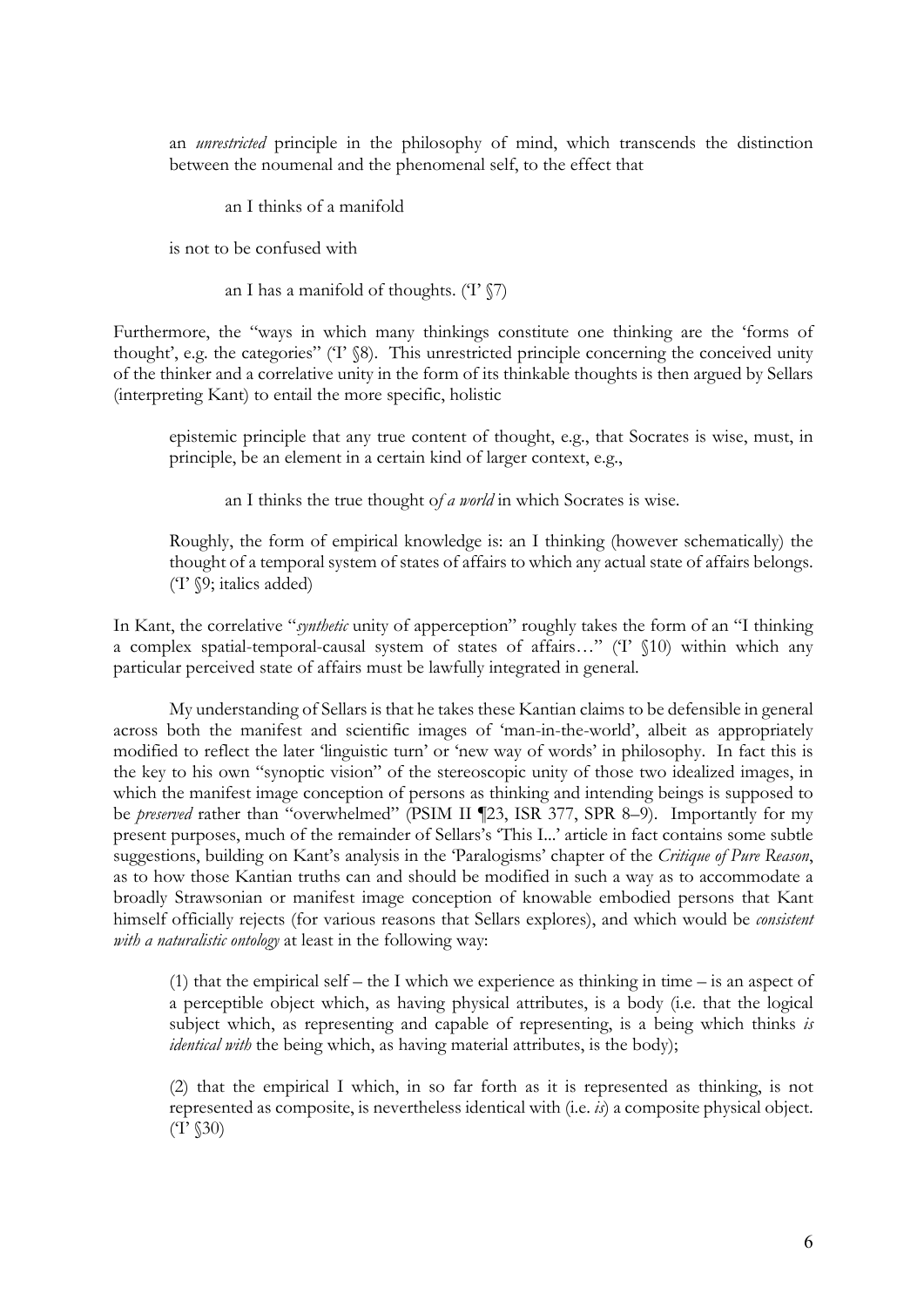For what Sellars endorses from Kant's analysis in the Paralogisms is that a unitary "logical subject" of thoughts "which is not *represented as* an aspect of something more basic" or "*as* composite" nevertheless "*may be* an aspect of something more basic" or "*be* composite" ('I' §31). It is important to note that for Sellars the sense of "more basic" here would *not* require us "to say that my knowledge of myself as logically identical through the period of time in question is an illusion, but only that the logical identity of the I *as I represent it*, is not an adequate conceptualization of 'the nature of our thinking being' " ('I' §28). That is, the more "adequate conceptualization" of the nature of our thinking being, *pace* Kant (Sellars argues), can and should add to that formal or transcendental knowledge of the self the further knowledge that is contained in passages (1) and (2) above ('I' §30). The upshot is that Sellars has here attempted to defend the conceptual irreducibility and "logical identity" of the thinking self in a way that is compatible with a thoroughgoing naturalistic ontology of the self, and that this is the case, according to Sellars's own reckoning, whether the self is realized in the conceptual capacities of a manifest perceptible material substance or, as on Sellars's own ultimate object-ontology, in what is ultimately "a bundle of absolute processes" (FMPP III, §125). This striking Kantian naturalist outlook animated from start to finish Sellars's philosophical vision of 'how things hang together' – and in particular, how normativity, personhood, conceptual thinking, and knowledge are preserved – *across* the manifest and scientific images, as is illustrated by the following remark on Kant from Sellars's posthumously published Notre Dame lectures: "When I talk about the in principle replaceability of the manifest image by the scientific image, I do so with respect to the *content* of the world, its material and not with respect to those forms which concern the normative, the obligatory, the correct, the incorrect, the valuable . . . . I think Kant is essentially right, not only in many of the things he said in a theory of knowledge but also in ethics" (WSNDL, pp. 223–4). Or more particularly as Sellars summed up his Kantian naturalist conception of *persons* in his 'Phenomenalism' article:

The heart of the matter is the fact that the irreducibility of the 'I' within the framework of first person discourse . . . is compatible with the thesis that persons can (in principle) be exhaustively described in terms which involve no reference to such an irreducible subject. For the description will *mention* rather than *use* the framework to which these logical subjects belong. Kant saw that the transcendental unity of apperception is a form of experience rather than a disclosure of ultimate reality. If persons are 'really' multiplicities of logical subjects, then unless these multiplicities used the conceptual framework of persons there would be no persons. But the idea that persons 'really are' such multiplicities does not require that concepts pertaining to persons be *analysable into* concepts pertaining to sets of logical subjects. Persons may 'really be' bundles, but the concept of a person is not the concept of a bundle. (PHM III, ¶45, 101)

Obviously the above account has only scratched the surface of what I have been suggesting is Sellars's Kantian naturalist view of the nature of the thinking self together with the correlative Kantian conception of an "epistemic principle" that is supposed to encapsulate the necessarily holistic and systematic structure within which any particular item of knowledge must find its place. (For further exploration, I recommend Jay Rosenberg's unjustly neglected Kantian and Sellarsian book, *The Thinking Self* (1986), recently reissued by Ridgeview.) Sellars held that Kant justified his synthetic *a priori* (meta-) principles by embedding them within what is ultimately an *analysis* of the conceptually necessary conditions on any conceptual representation of temporal states-of-affairs in a world (cf. KTE §§10–11). In what follows I will argue that for Sellars the above Kantian naturalist framework also provided the basis for his own more detailed accounts, extending throughout his career, of the *epistemic principles* that he contends are necessary for the possibility of our knowledge of objective states of affairs – or more basically, for the possibility of our having any empirically contentful thought about objective states of affairs in the first place.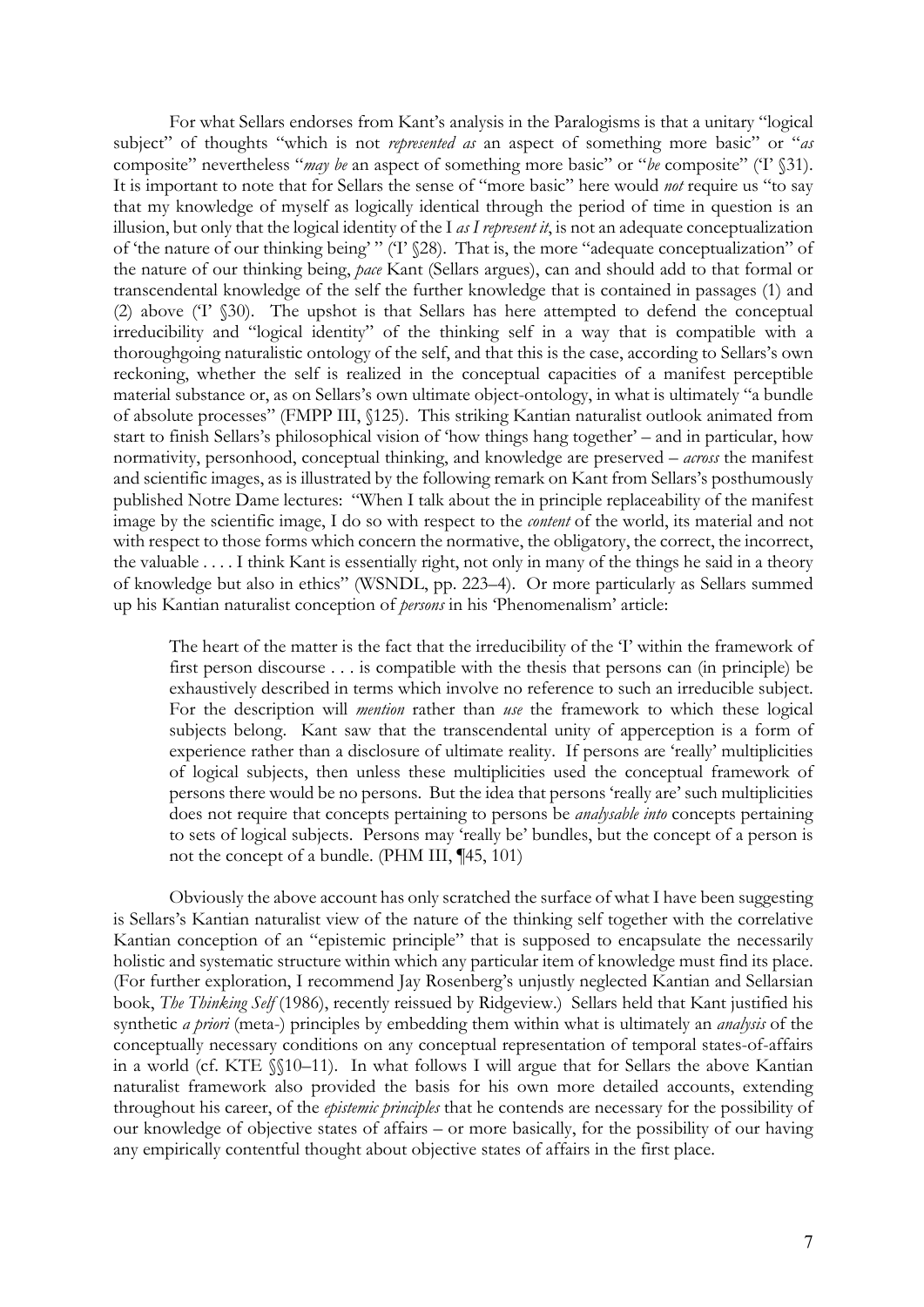### **4. Sellars on Perceptual Knowledge and Epistemic Principles**

Let us consider as our specimen for further examination Sellars's account of human *perceptual* knowledge. As briefly noted in the Introduction to this volume, at a minimum, and assuming familiarity with Sellars's dot-quotation device (the dot quotes, roughly speaking, indicate normative-functional conceptual role or 'use' classifications), a typical adult, human visual perception of a red physical object, for Sellars, is contituted by:

- (a) a *conceptually* contentful, rule-governed response [roughly, an •*x* is red• thought],
- (b) normally caused by the appropriate corresponding object [i.e., by red objects], and
- (c) causally (not epistemically) mediated by *nonconceptual sensings* [*sensing red-ly*].

The conceptual component in (a), on Sellars's account, entails that the perceptual knower must possess whatever conceptual capacities are necessary for one's thoughts and responses to have a place "in the logical space of reasons, of justifying and being able to justify what one says" (EPM VIII, §36). We shall see that just what this requirement entails is a matter of controversy. The causal dimension in (b), on Sellars's view, amounts to a normatively constituted and constrained reliability condition on perceptual knowledge. Paradigmatically, in the case of adult human conceptual responses, the relevant norms that generate the reliability required of our perceptual knowings, on Sellars's view, derive from the 'ought-to-be's and correlative 'ought-to-do's that characterize our initiation into a living natural language: roughly put, it ought-to-be that children's responses (for example, 'That's red') and inferences ('So it's not green') come to reflect the normgoverned patterns of thought and behavior that constitute the relevant conceptual roles (opentextured and context dependent as they may be) within a given 'space of reasons'. Sellars holds compatibly with the above account of our reliable conceptualized perceptual responses – or so I and others have argued<sup>6</sup> – that we also possess along with other animals more basic *natural* perceptual and active capacities the reliability of which is explainable in terms of inherited norms of functional adaptation that derive from our historical evolution by natural selection (see Sellars's MEV in particular, on "animal representational systems"). Our natural embedding within the latter biological patterns of normal functioning then partly accounts for the role in (c) of *nonconceptual sensings* in our perceptual knowings, the postulation of which is also required, Sellars argues, to explain the patterns of our conceptual responses in both veridical and non-veridical perceptual experiences (see, e.g., SM I, §44).

The distinctiveness of Sellars's subtly integrated Kantian and yet naturalist account of our sense-perceptual knowledge should be evident from the above sketch. In the other writings mentioned in the previous footnote I have been concerned to argue that Sellars's integration of a richly explanatory theory of nonconceptual sensings in (c) is not only compatible with his normative 'space of reasons' analysis of perceptual accountability in (a) (about which more below), but has much to recommend it as a cognitive-scientific empirical hypothesis worthy of further exploration. My particular concerns in what follows will be at the 'top level' of (a), so to speak, i.e., concerning Sellars's Kantian account of the source of justification for our reflectively responsible perceptual knowings. For Sellars's particular 'top-level' Kantian analysis of the necessary structure of our empirical knowledge has itself turned out to be as controversial among

<sup>6</sup> See, for example, Millikan, chapter 6 of this volume; O'Shea 2012b, 2010, and 2007 chapter 5; Rosenberg 1986, chapters 4–7; and Seibt, chapter 9 of this volume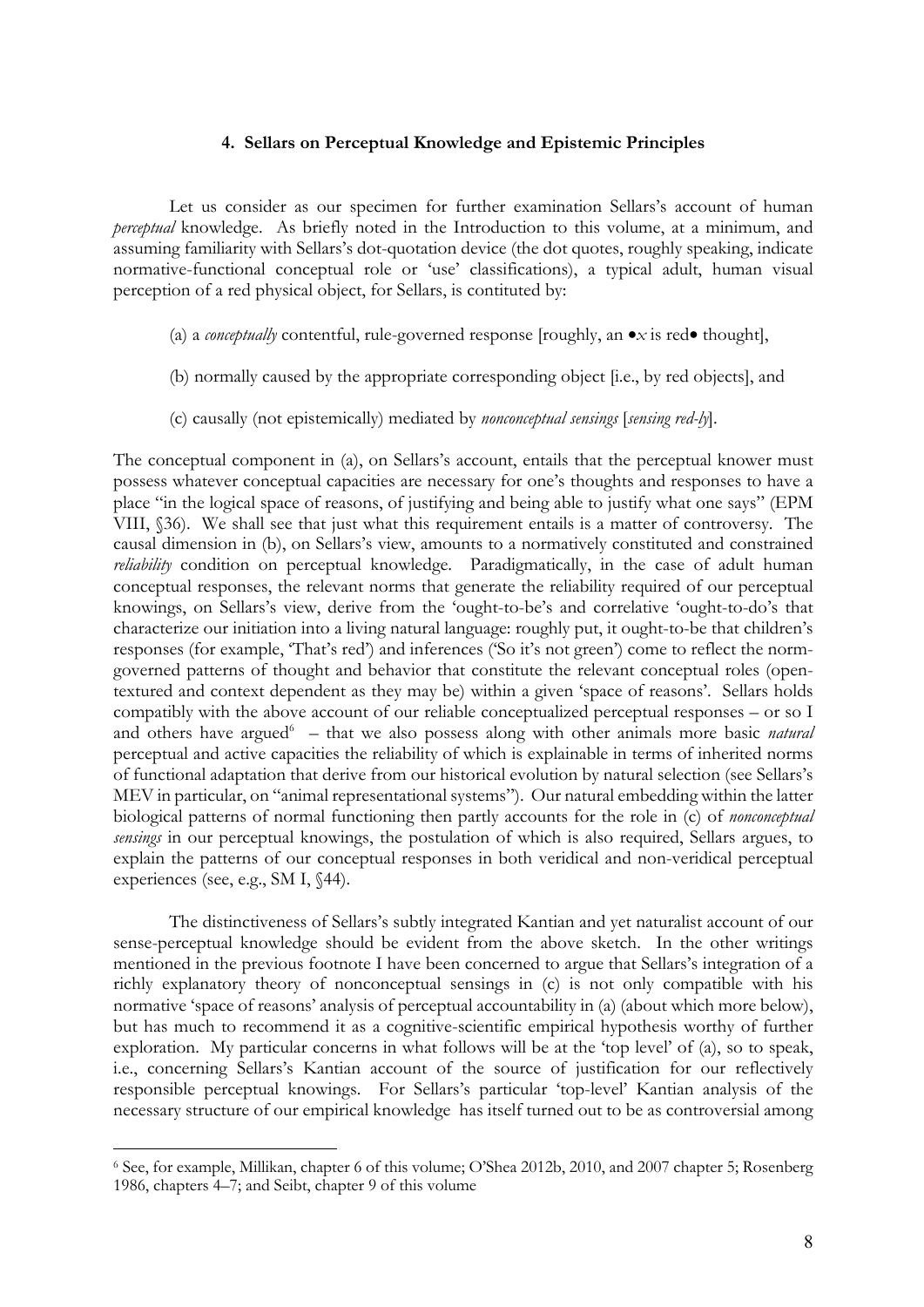otherwise admiring Sellarsians as Sellars's 'bottom-level' attempt to embed a naturalistic theory of nonconceptual sensory *representation* within that conceptual analysis.

What view of knowledge did Sellars take to be embodied in the account of perception sketched above? The conceptual capacities and reasoning abilities in (a) of course reflect requirements on non-inferential knowledge that follow from Sellars's famous rejection of the *myth of the given* in EPM, the success of which I will presuppose here (cf. O'Shea 2007, chapter 5). Just what those requirements are, however, is a difficult and controversial matter on which Sellars continued to reflect in the decades following EPM, as we shall see. But on his view such requirements certainly require conceptual abilities sufficient for one's perceptual response to be a normative standing "in the logical space of reasons, of justifying and being able to justify what one says." It is also clear that on Sellars's view my perception of a red table in front of me is 'direct' or 'immediate' in at least two senses: first, due to the conceptualization involved in (a), the intentional object of my perceptual awareness is in this case the *red physical object* itself, not any postulated nonconceptual sensory representations as are involved in (c); and second, in being an object-evoked response as in (b) rather than the thought-evoked conclusion of an inference, the perceptual knowing is 'direct' or non-inferential in (at least) the sense of being evoked by its object rather than being inferred from another thought. So Sellars wants to defend a conception of our perceptual knowings that captures both their epistemic status as adequately justified and yet also their non-inferential directness or 'givenness', and to do so without falling back on the Myth of the Given.

In EPM in 1956 Sellars's basic proposal was that a perceiver S's belief that a given object is green, for example, is justified (or is a case of observational knowledge) only if (1) S's belief is the manifestation of a (reliable) tendency to form such beliefs, given a certain set, "if and only if a green object is being looked at in standard conditions" (EPM VIII §35). But secondly, in addition to S's perceptual belief thus being *in fact* an extremely highly reliable indicator of the corresponding perceptible state of affairs, and thus possessing epistemic credibility or authority insofar as one can reliably infer the truth of the belief from the fact that S forms it (in normal circumstances), Sellars also added the reflective condition that (2) "this authority must *in some sense* be recognized by the person whose report it is" (ibid.).<sup>7</sup> Thus S in some sense has "to know that" her beliefs "of this kind are reliable indicators of the existence, suitably related to" her, "of green objects" (EPM VIII §36). In particular, knowledge on Sellars's account requires that one be able, if called upon, to take responsibility for one's reliability, to be able to say *something* in support of one's assertional commitment if questions arise about the circumstances. In fact it was precisely in the context of the two paragraphs in EPM in which Sellars added *this* further reflective requirement on perceptual knowledge that Sellars made his now famous statement that "in characterizing an episode or state as that of *knowing* . . . we are placing it in the logical space of reasons, of justifying and being able to justify what one says" (ibid.).

It is a direct consequence of this view that S must "in some sense" have knowledge of her own *general reliability* (in relation to cases of the relevant sort) if she is to have any *particular perceptual* knowledge whatsoever. Sellars trumpets this consequence as yet another reason to reject the sort of epistemic atomism that characterizes traditional foundationalist empiricism and the myth of the given (cf. EPM §32). The myth, in this respect, is that one could have knowledge of particular matters of fact in the absence of knowledge of certain general matters of fact – in this case the knowledge, "in some sense," of one's own general perceptual reliability in this kind of circumstance. But this virtue of the Sellarsian account also threatens to be its Achilles heel. For

<sup>7</sup> For insightful stress on the importance of *reflexivity requirements* throughout Sellars's philosophy, and on how this reflects insights of the German Idealist tradition from Kant to Hegel, see deVries 2005 and 2009.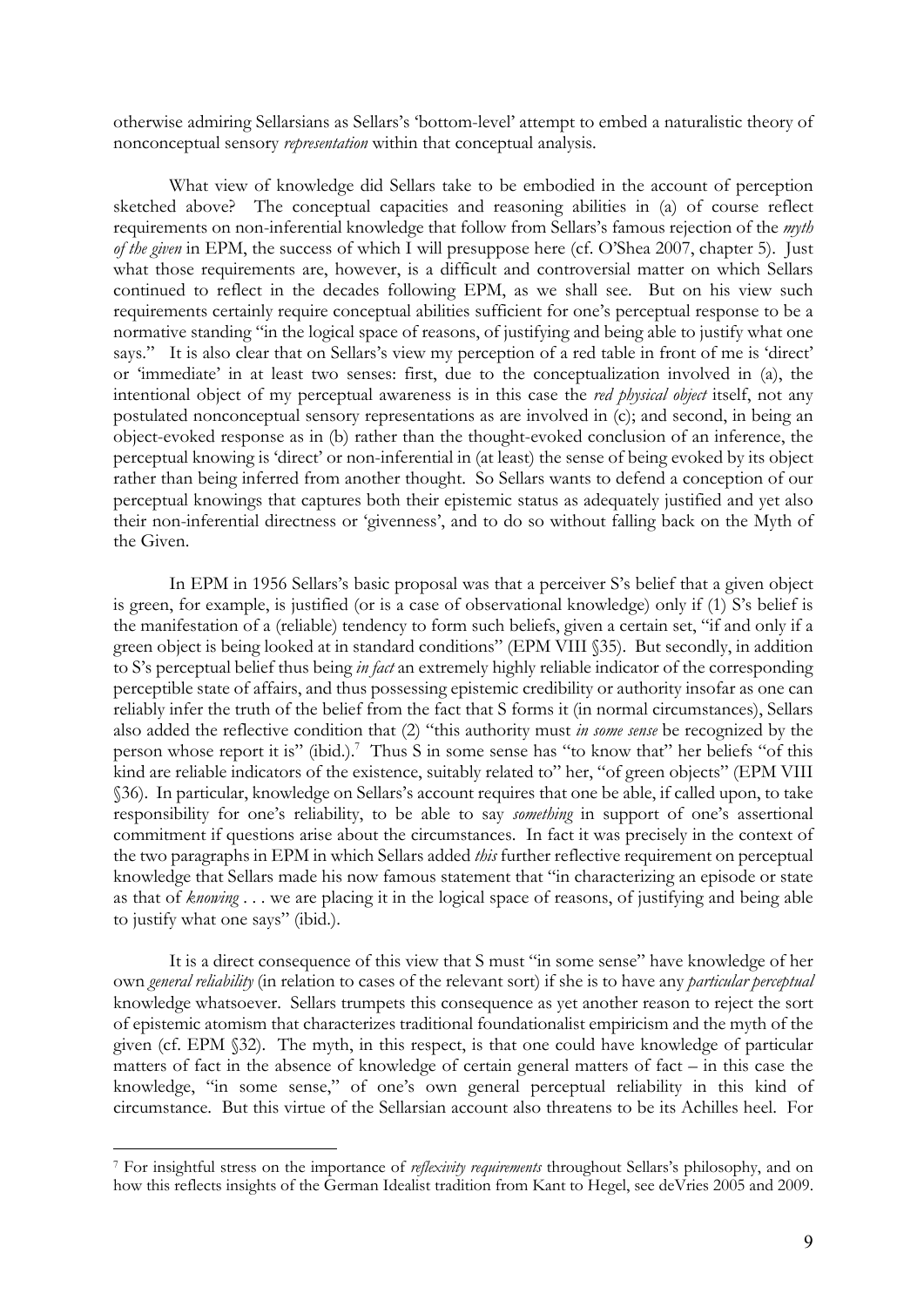as Sellars recognized, this requirement immediately leads to the familiar challenge, on pain either of regress (EPM §§36–7) or of circularity ("More on Givenness and Explanatory Coherence," MGEC  $\S$ 59–61), to explain how it is that we are supposed to have knowledge of the relevant general epistemic principles or general matters of fact without relying on any knowledge of particular matters of fact (since the latter knowledge, *ex hypothesi*, is possible only if we already have a grip on the relevant general knowledge). Sellars addressed and re-addressed this difficulty across multiple writings throughout his career.

Sellars's continuing aim was to conceive how both of those dimensions of dependency can simultaneously be in play without this conception leading to implausibilities in either direction: neither resorting to conceiving direct perceptual knowledge in a way that threatens to reintroduce 'givenness' in any objectionable sense, nor demanding reflective inferential justification in a way that threatens to rob perceptual knowledge of such non-inferential warrant, in some sense, as it does seem to possess. That is, supposing that we have now rejected the myth of the given and have embraced both external reliability and reflective reason-giving as necessary for perceptual knowledge, this Sellarsian outlook needs to clarify how it is that our perceptual observations on the one hand are able to function as the sort of warranted *non-inferential* 'input' knowledge upon which our more general knowledge ordinarily depends, while on the other hand such items of knowledge are argued to be essentially dependent for their warranted status on a space of *inferential* patterns of justificatory reasoning that is "in some sense" already grasped by the perceiver.

In EPM Part VIII Sellars originally posed the problem in terms of a regress worry concerning knowledge acquisition. As we just saw, Sellars claims that S can perceptually know the particular fact that P only if S *already* knows some general fact about her reliability. The objection Sellars considers is that surely S's knowledge of her general reliability in that domain would have to be based upon at least some prior instances of S's having particular knowledge of facts in that domain. Sellars's response in EPM to what he called this "steep hurdle" (§35) was to argue that the general knowledge of one's reliability that must be possessed by any responsible adult knower S can be based *inductively* on her *present* (non-inferential) memory of *past* facts (i.e., "Jones's ability to give inductive reasons *today*" (§37)) concerning her having been trained into such reliable patterns of belief formation at a time when she *was not then* able to take reflective responsibility for her own general reliability: "And the regress disappears," Sellars concludes (EPM §37, including the footnote added in SPR in 1963). Sellars's sketchy idea here seems to be that we thus do not need to appeal to any mythically original instances of 'particular-without-general-knowledge' on S's part in order to understand how it is that her possession of *any* instance of particular knowledge does indeed require that she possess responsible general knowledge of her own reliability. She grew and was trained into her eventual possession of a sufficiently responsible grip on her own reliability through the social acquisition of the appropriate norm-guided habits of conceptuallinguistic response to objects and situations in appropriate circumstances.

The conclusion for Sellars in EPM was that the structure of reflectively responsible, reliable knowledge successfully exhibits both directions of dependency discussed above, an account which he famously summed up this way:<sup>8</sup>

There is clearly *some* point to the picture of human knowledge as resting on a level of propositions – observation reports – which do not rest on other propositions in the same way as other propositions rest on them. On the other hand, I do wish to insist that the

<sup>8</sup> John McDowell has stressed these two dimensions as central to what he appropriately characterizes as "Sellars's Transcendental Empiricism" (1999).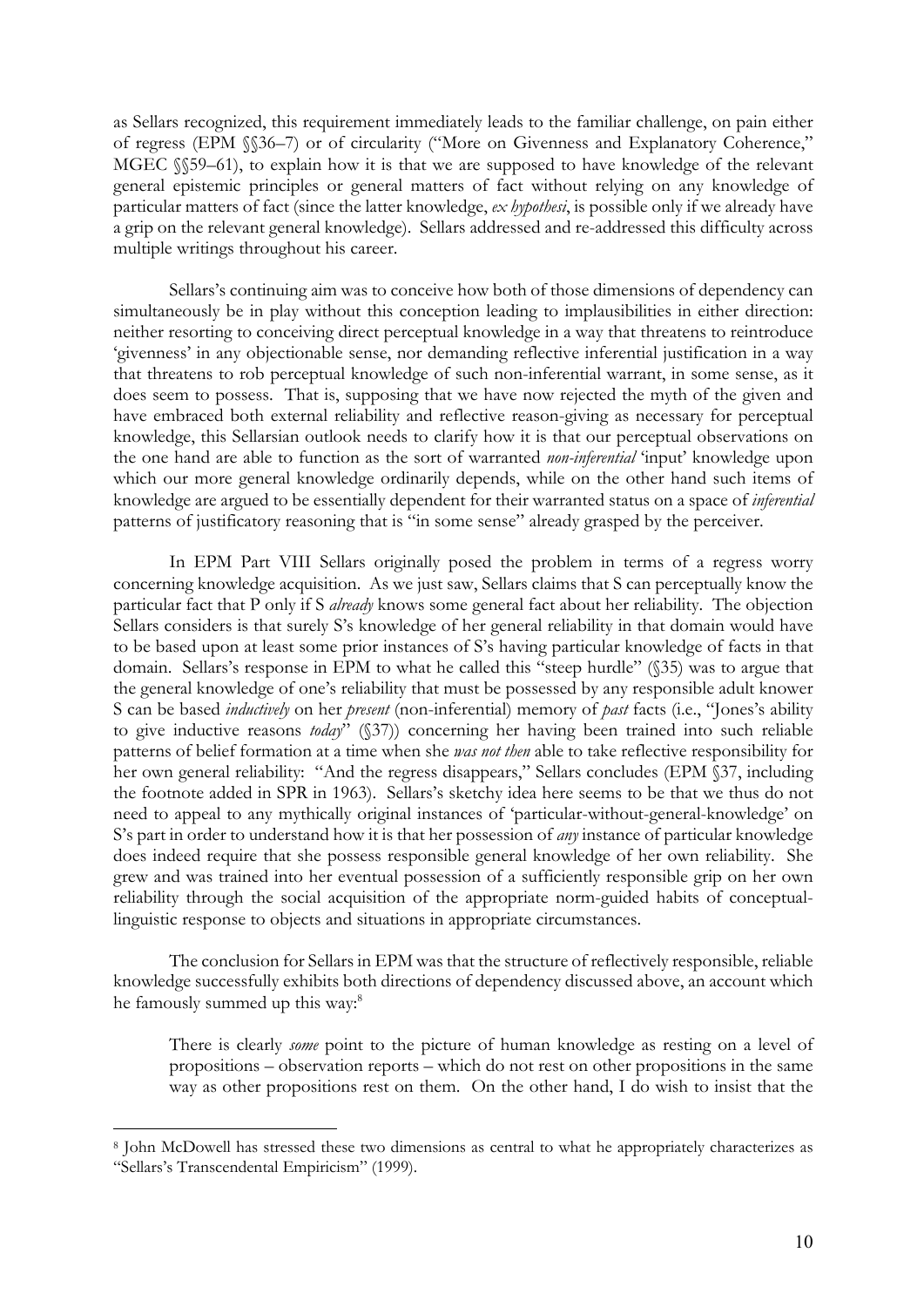metaphor of 'foundation' is misleading in that it keeps us from seeing that if there is a logical dimension in which other empirical propositions rest on observation reports, there is another logical dimension in which the latter rest on the former.

*Above all*, the picture is misleading because of its static character. One seems forced to choose between the picture of an elephant which rests on a tortoise (What supports the tortoise?) and the picture of a great Hegelian serpent of knowledge with its tail in its mouth (Where does it begin?). Neither will do. For empirical knowledge, like its sophisticated extension, science, is rational, not because it has a *foundation* but because it is a selfcorrecting enterprise which can put any claim in jeopardy, though not *all* at once.<sup>9</sup> (EPM VIII §38)

This is essentially where Sellars left his account of the structure of our knowledge in EPM. However, it is clear from his subsequent writings that while he regarded the above conclusion to be sound in general, he also considered his own quasi-inductive response to the steep regress hurdle in EPM to be problematic.

In the third lecture of 'The Structure of Knowledge', entitled 'Epistemic Principles', Sellars argues (SK III, §33) that "the justification involved in [such] 'non-inferential' knowledge" as when "Jones sees there to be a red apple in front of him" – provided that Jones has acquired a competent grip on the relevant concepts involved $10$  – consists in the fact that Jones is (if called upon) "justified in reasoning": *I had the perceptual experience 'Here is a red apple' in normal circumstances* (or as Sellars puts it, "no countervailing conditions obtain"); "*So, there is good reason to believe that there is a red apple in front of me*" (SK III, §33; italics added). Sellars comments:

Of course, the conclusion of this reasoning is not the *thinking* involved in his original perceptual experience. Like all justification arguments, it is a higher-order thinking. He did not originally *infer* that there is a red apple in front of him. Now, however, he is inferring from the character and context of his experience that it is veridical and that there is good reason to believe that there is indeed a red apple in front of him.

Notice that although the justification of the belief that there is a red apple in front of (Jones) is an inferential justification, it has the peculiar character that its essential premise asserts the occurrence of the very same belief in a specific context. It is this fact which gives the appearance that such beliefs are *self*-justifying and hence gives the justification the appearance of being *non-inferential*. (SK III, §§34–35)

Sellars goes on to suggest that it is the latter misleading appearance that helps to explain the deep error of 'givennist' foundationalists such as Roderick Chisholm and all those who contend that in perception *it is the fact that-p* that directly justifies one's non-inferential perceptual belief that-p. Or as Chisholm puts it (1966: 28, quoted by Sellars): "What justifies me in counting it as evident that *a* is *F* is simply the fact that *a* is *F*." On Sellars's view above, by contrast, the justification takes the form (in light of the available reasoning above): "If I ostensibly see there to be an *F* object here, then it is highly reasonable for me (to believe) that there is an *F* object here" (SK III,  $\S$ 42).<sup>11</sup>

<sup>9</sup> For an insightful pragmatist stress on the importance of the diachronic second paragraph in this passage, see Michael Williams 2009.

<sup>10</sup> As usual Sellars states all of this in terms of his "verbal behaviorist" (VB) linguistic model, but here I will assume the success of Sellars's 'myth of Jones' postulation of corresponding 'inner thought episodes' in EPM XV–XVI and SK I–II, and thus state matters in terms of thoughts and beliefs when convenient.

<sup>11</sup> Sellars's discussion of Chisholm at SK III, §§36–42 is complicated by the fact that Chisholm's own principles, which Sellars here goes on to examine critically, are formulated in terms of Chisholm's view that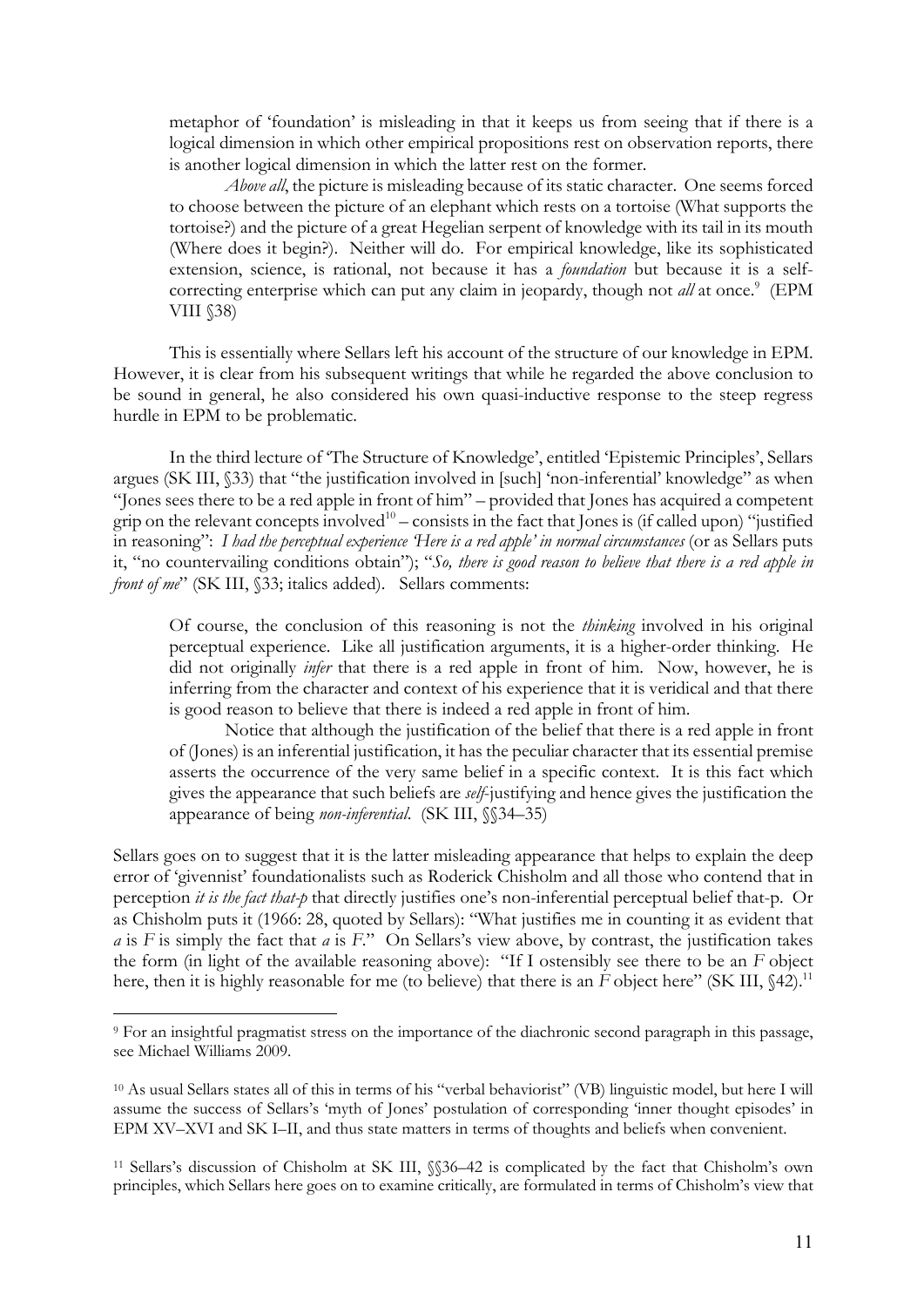In a footnote to the passage quoted above (SK III, §35) Sellars refers this "feature of the justification involved in 'non-inferential' knowledge" back to his earlier view in 'Phenomenalism' (PHM), written three years after EPM, that (and here he quotes himself) "to say that one directly knows that-*p* is to say that his right to the conviction that-*p* essentially involves the fact that the idea that-*p* occurred to the knower in a specific way" (PHM V, ¶66, 88). He notes that in PHM he had called this "trans-level credibility," as involving a "trans-level inference" (cf. Jones's available higher-order thought and inference discussed above), and adds: "A similar point was less clearly made in Sections §§32–39 of [EPM]." We have seen that the corresponding argument for a similar conclusion in EPM was made to turn on Jones's present ability to *reason inductively* about the fledgling nature of his past (originally unknowing) acquisition of the relevant conceptual abilities involved in being able to have the perceptual thought, 'Here is a red apple' (EPM §37). Sellars's later epistemological writings such as SK and MGEC make clear, I suggest, that he came to regard as insufficient EPM's implausible appeal to "Jones's inductive reasons" as a response to the "steep hurdle" of having to account for Jones's non-circular knowledge of his general perceptual reliability, and thus for our knowledge of *epistemic principles* more generally. We shall also see that EPM §38's important appeal to the "non-static" or diachronic character of "empirical knowledge" (or science) as a "self-correcting enterprise" is also regarded by Sellars as insufficient for clearing the steep hurdle of satisfactorily accounting for the nature of our non-circular, implicit knowledge of general epistemic principles. My contention is that Sellars's evolving solution to this problem involved clarifying more explicitly key aspects of his two-pronged Kantian naturalist approach both in its Kantian and in its scientific naturalist or broadly inductive explanatory dimensions.

In both SK and MGEC Sellars once again stressed the 'steep hurdle' in the form of a vicious circularity that threatens to obtain between our warranted general epistemic principles and the particular non-inferential perceptions they are supposed to warrant. In these articles, however, Sellars argues explicitly that it is a mistake to think that the problem can be dissolved on inductive or explanatory grounds concerning our original social acquisition of the relevant conceptuallinguistic abilities. It is true that at SK III, §43 Sellars rejects Chisholm's account of epistemic principles as "a justification of the 'this or nothing' kind familiar to the Kantian tradition," perhaps also as involving dubious appeals to self-evident synthetic *a priori* principles; and that Sellars then contrasts that with his own account, according to which "these epistemic principles can be placed in a naturalistic setting and their authority construed in terms of the nature of concept formation and of the acquisition of relevant linguistic skills" (SK III, §44). However, Sellars immediately clarifies these remarks in a way that highlights both the nature of *his own* Kantian conceptual analysis (as opposed to Chisholm's and the Kantian tradition's alleged 'this or nothing' appeal to self-evident synthetic principles), and thereby also displays the kind of *non-empirical* source of justification for epistemic principles that he thinks is required in order successfully to dispose of the threatening circle:

But surely, it will be urged, facts about learning languages and acquiring linguistic skills are themselves empirical *facts*; and to know these facts involves perception, memory, indeed all the epistemic activities the justification of which is at stake. Must we not conclude that any such account as I give of the principle that perceptual beliefs occurring in perceptual contexts are *likely to be true* is circular? It must indeed be granted that principles pertaining to the epistemic authority of perceptual and memory beliefs are not the sort of thing which *could* be arrived at by inductive reasoning from perceptual belief. But the best way to make

what is first and foremost 'directly evident' to us are *appearances* rather than, as on Sellars's own view of perceptual knowledge, physical states of affairs themselves. But what emerges from Sellars's discussion is what I have indicated in the text.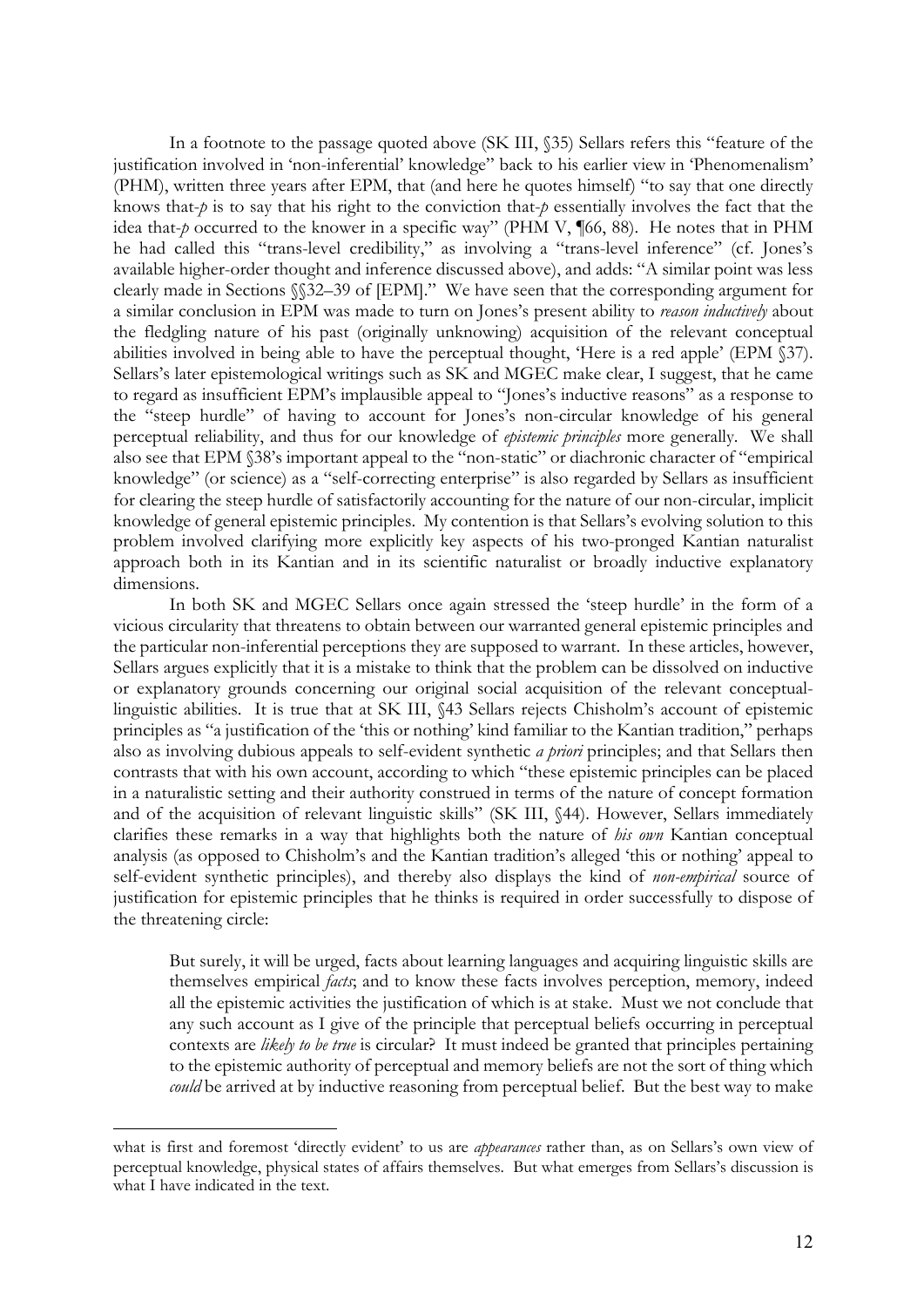this point is positive. *We have to be in this framework to be thinking and perceiving beings at all.* [. . .] But surely this makes it clear that the exploration of these principles is but part and parcel of the task of explicating the concept of a rational animal or, in *VB* [verbal behaviorist] terms, of a language-using organism whose language is *about* the world in which it is *used*. It is only in light of this larger task that the problem of the status of epistemic principles reveals its true meaning. (SK III, §§46–7)

What these passages from SK  $\sqrt{\ }45-7$  imply is that there are *two* sorts of answer to be given to questions concerning the justification of epistemic principles. One is that the authority of epistemic principles (such as "the principle that perceptual beliefs occurring in perceptual contexts are *likely to be true*") is indeed to be explained by placing them "in a naturalistic setting" of concept acquisition that accounts for *why it is true* – that is, how it has come to be so – that our perceptual thoughts in favorable circumstances *are* highly likely to be true. But that sort of theoretical or broadly inductive explanation of the reliability of our most basic conceptual capacities, crucial and indispensable as that explanation is, will indeed inevitably rely on data and hypotheses the warrant for which presupposes the general reliability of those same conceptual capacities. What Sellars takes the modified Kantian conceptual analyses to show, in addition to this, is that an *independent* source of warrant that is *also* possessed by the same set of reliable conceptual capacities – capacities which the scientific explanatory perspective thus aims to show we can intelligibly be seen to come to possess within 'a naturalistic setting' – derives from the Kantian insight that the resulting "framework" of reliable conceptual capacities can be shown, as Kant aimed to show, to be "general features any conceptual system must have in order to generate knowledge of a world to which it belongs" (KTE IX, §41). After suggesting this more adequate Kantian naturalist account of the justification of epistemic principles, Sellars then concludes SK with the two paragraphs from EPM §38 that were quoted above.

Strong confirmation of the above interpretation of Sellars's two-source account in SK of the warrant for general epistemic principles – that is, as based on a Kantian-style conceptual analysis and as underwritten by an intelligible sketch of, and ongoing search for, an adequate naturalistic explanation – is then provided by the fact that this is exactly what Sellars went on to propose in more detail in 1979 in his densely argued article, "More on Givenness and Explanatory Coherence" (or so, at any rate, I have contended elsewhere in relation to MGEC).<sup>12</sup> In this late article Sellars proposes that the justification for the epistemic principles that display the warrant possessed by our particular non-inferential "IPM" judgments (i.e., our introspective, perceptual, and memory judgments) consists in their "belonging to a theory of persons as representers of themselves-in-the-world, which, although it has good explanatory power and is capable of refinement by inductive procedures, *was not* (and, indeed, could not have been) *arrived at* by inferences guided by inductive canons however broadly construed" (MGEC §40). It turns out by the end of MGEC that such a 'Theory *T'*, as Sellars calls it, would have to encompass two different kinds of explanation at once.

<sup>12</sup> In O'Shea 2011: 347–54, I offered a detailed reading of MGEC along these lines in response to William A. Rottschaefer's 2011 'right wing Sellarsian' attempt to defend the sufficiency in principle of scientific explanation in Sellars's overall theory of knowledge, in contrast to my claims concerning the irreducibly Kantian aspects of Sellars's epistemology from start to finish. For another important critical exchange that explores Sellars's epistemology through to its later formulation in MGEC and other writings, see Michael Williams and Ernest Sosa in *The Aristotelian Society Supplementary Volume LXXVII* 2003, 'Are There Two Grades of Knowledge?', in particular Williams's 'Mythology of the Given: Sosa, Sellars and the Task of Epistemology'. Williams's own view on this matter is further developed in his 2009.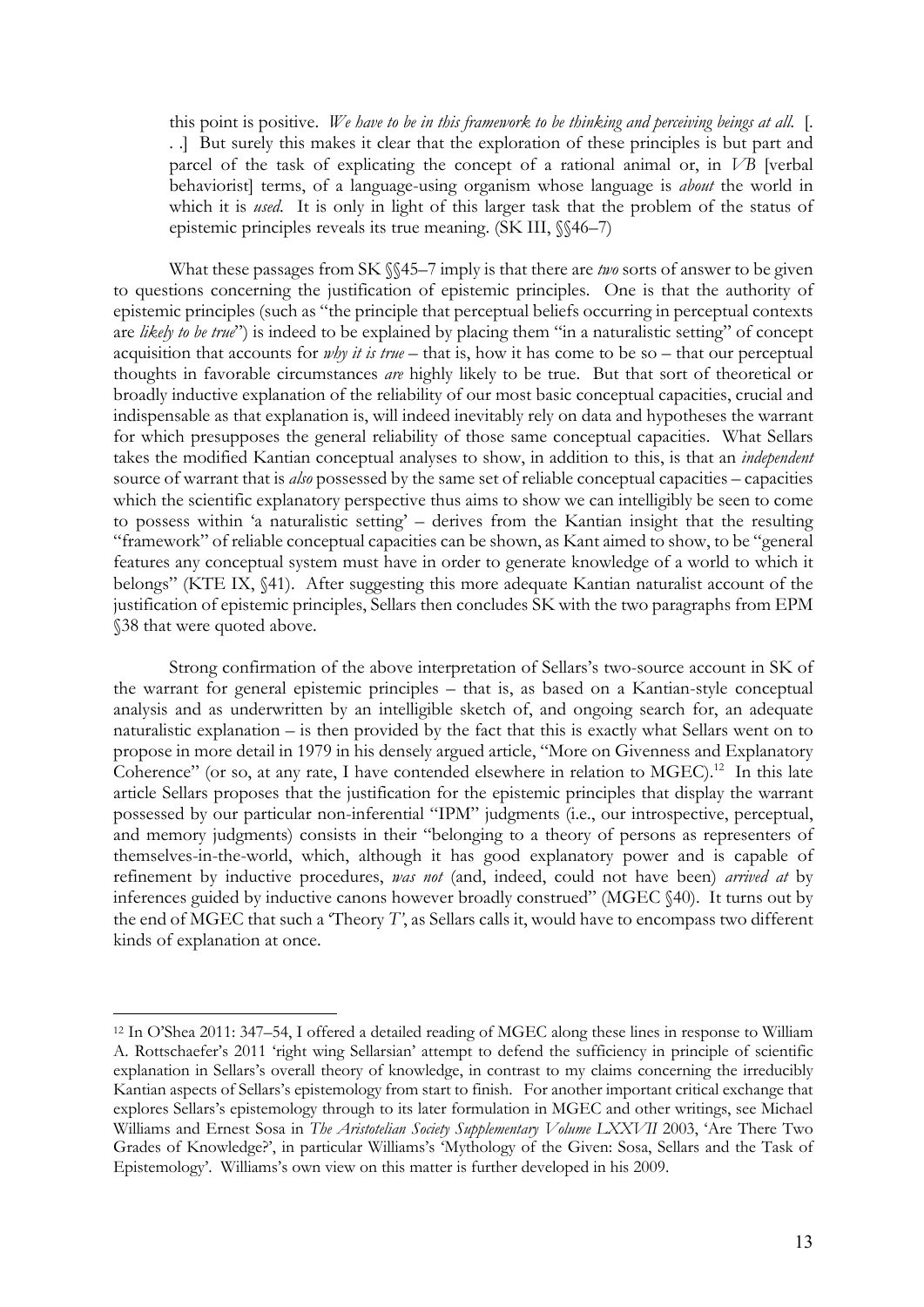For once again, he argues, what is needed in order to understand the justification that is possessed by the epistemic meta-principles is not only a well-confirmed empirical explanation of how, both as individuals and as a species, we could have come to possess the highly reliable conceptual capacities that are expressed in those principles. To avoid circularity, he argues, there must also be "a way in which it could be *independently* reasonable to accept" such principles "in spite of the fact that *a* ground for accepting" them  $\dddot{a}$  is the fact that they belong to *T*, which we suppose to be an empirically well-confirmed theory." That is, we "must carefully distinguish between having good reason to accept" such epistemic meta-principles as that, for example, our perceptual responses are highly likely to be true, "and having good reason to accept a proposed *explanation of why*" our perceptual responses are highly likely to be true (MGEC §84). Or more generally: "Clearly we must distinguish the question 'How did we get into the framework?' from the question 'Granted that we are in the framework, how can we justify accepting it?' In neither case, however, is the answer 'by inductive reasoning' appropriate" (MGEC §78). In relation to the first question, Sellars suggests that

[p]resumably the question 'How did we get into the framework?' has a causal answer, a special application of evolutionary theory to the emergence of beings capable of conceptually representing the world of which they have come to be a part. (MGEC §79).

The answer to the second question, however, "lies in the necessary connection between being in the framework of epistemic evaluation" at all – that is, in the conceptual framework that is characterized by the possession of the reliable conceptual capacities expressed in the epistemic meta-principles – "and being agents" (MGEC §80): for philosophical analysis can show that "the concept of effective agency involves that of our IPM [e.g., perceptual] judgments being likely to be true, that is, to be correct mappings of ourselves and our circumstances" (MGEC §82). The necessary conceptual connections adverted to in these last passages, properly understood in the context of MGEC  $\{\$66-89\}$ , is that it is "reasonable to accept" the epistemic meta-principles because "they are elements in a conceptual framework which defines what it is to be a finite knower in a world one never made" (MGEC §73). The upshot, Sellars concludes, is that the general perceptual reliability principle "is epistemically prior to the reasonableness of particular IPM [e.g. perceptual] judgments, whereas particular IPM judgments are epistemically prior to *explanations* of the likely truth of IPM judgments" (MGEC §86).

On Sellars's account of non-inferential perceptual knowledge, then, the warrant possessed by our direct perceptions depends on the *de facto* (though norm-parasitic) reliability of such conceptual responses together with the standing ability of the perceiver, if called upon, to reflect on the context as one in which "no countervailing conditions obtain". The latter available inference presupposes warrant for the general principle that our perceptual responses in normal circumstances are highly likely to be true, and on Sellars's view the philosophical justification for such epistemic principles has two sides. First, it can be shown that such epistemic principles must characterize any conceptual framework that enables the cognition of objective states of affairs as such (Sellars's modified Kantian analysis); and second, evolutionary and social-developmental explanations put forward "in a naturalistic setting" must be available in principle to account for how and why our conceptual capacities have in fact come to be highly reliable in this way.

This is a defensible account of the structure of our empirical knowledge in general, and of the warrant for our non-inferential perceptual responses in particular. It also exhibits in one striking way Sellars's youthful and enduring sense that Kant's conceptual analyses will, with appropriate modifications, remain true in both the theoretical and practical domains, and this within an exhaustively scientific naturalist ontology. It is a remarkable and uniquely Kantian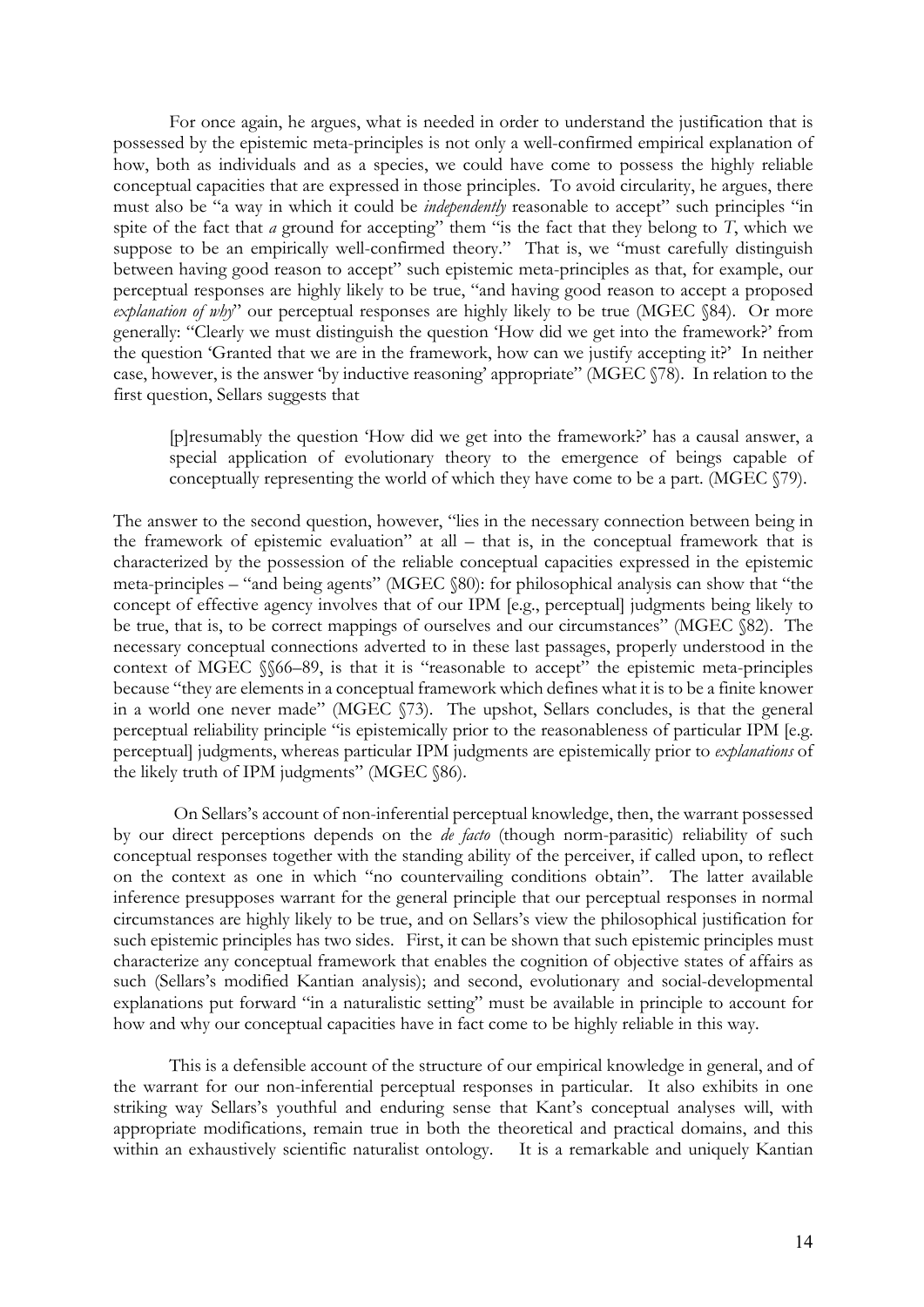naturalist vision, although its influence has so far been felt more in each of its two distinguishable aspects, 'Kantian – or scientific naturalist?', than in its intended combined ambition.

### **References**

- Brandom, Robert (1994). *Making It Explicit: Reasoning, Representing, and Discursive Commitment*  (Cambridge, MA and London: Harvard University Press).
- Coates, Paul (2007). *The Metaphysics of Perception: Wilfrid Sellars, Perceptual Consciousness and Critical Realism* (London: Routledge).
- Chisholm, Roderick (1966). *The Theory of Knowledge* (Englewood Cliffs, NJ: Prentice-Hall).
- deVries, Willem A. (2009). "Getting Beyond Idealisms" (2009), in *Empiricism, Perceptual Knowledge, Normativity, and Realism*, ed. Willem A deVries (Oxford: Oxford University Press).
- deVries, Willem A. (2005). *Wilfrid Sellars* (Chesham, UK: Acumen Publishing Limited).
- Haag, Johannes (2012). "Some Kantian Themes in Wilfrid Sellars's Philosophy," in Centi, B. (ed.) *Kant in the 20th Century* (Paradigmi: Rivista di Critica Filosofica 30: 111–126.
- Kant, Immanuel (1787). *A Critique of Pure Reason*, trans. Paul Guyer and Allen Wood (Cambridge University Press, 1997).
- Landy, David (2015). *Kant's Inferentialism: The Case Against Hume* (London: Routledge).
- McDowell, John (2016). "A Sellarsian Blind Spot," this volume, chapter 5.
- McDowell, John (1999). "Sellars's Transcendental Empiricism", in Julian Nida-Rümelin, ed., *Rationality, Realism, Revision* (Proceedings of the 3rd international congress of the Society for Analytical Philosophy), Walter de Gruyter, Berlin and New York: 42–51.
- Millikan, Ruth Garrett (2016). "Confessions of a Renegade Daughter," this volume, chapter 6.
- O'Shea, James R. (2012a). *Kant's Critique of Pure Reason: An Introduction and Interpretation* (Durham: Acumen, & Oxford: Routledge).
- O'Shea, James R. (2012b). "Prospects for a Stereoscopic Vision of our Thinking Nature: On Sellars, Brandom, and Millikan," in *Humana Mente: A Journal of Philosophical Studies* (Special Issue: *Between Two Images. The Manifest and the Scientific Understanding of Man, 50 Years On*), Issue 21: 149–72; available online: http://www.humanamente.eu/PDF/Issue\_21\_Paper\_O'Shea.pdf
- O'Shea, James R. (2011). "How to be a Kantian *and* a Naturalist about Human Knowledge: Sellars's Middle Way," *Journal of Philosophical Research,* 36: 327–59.
- O'Shea, James R. (2010). "Conceptual Thinking and Nonconceptual Content: A Sellarsian Divide," in James O'Shea and Eric Rubenstein (editors), *Self, Language, and World: Problems*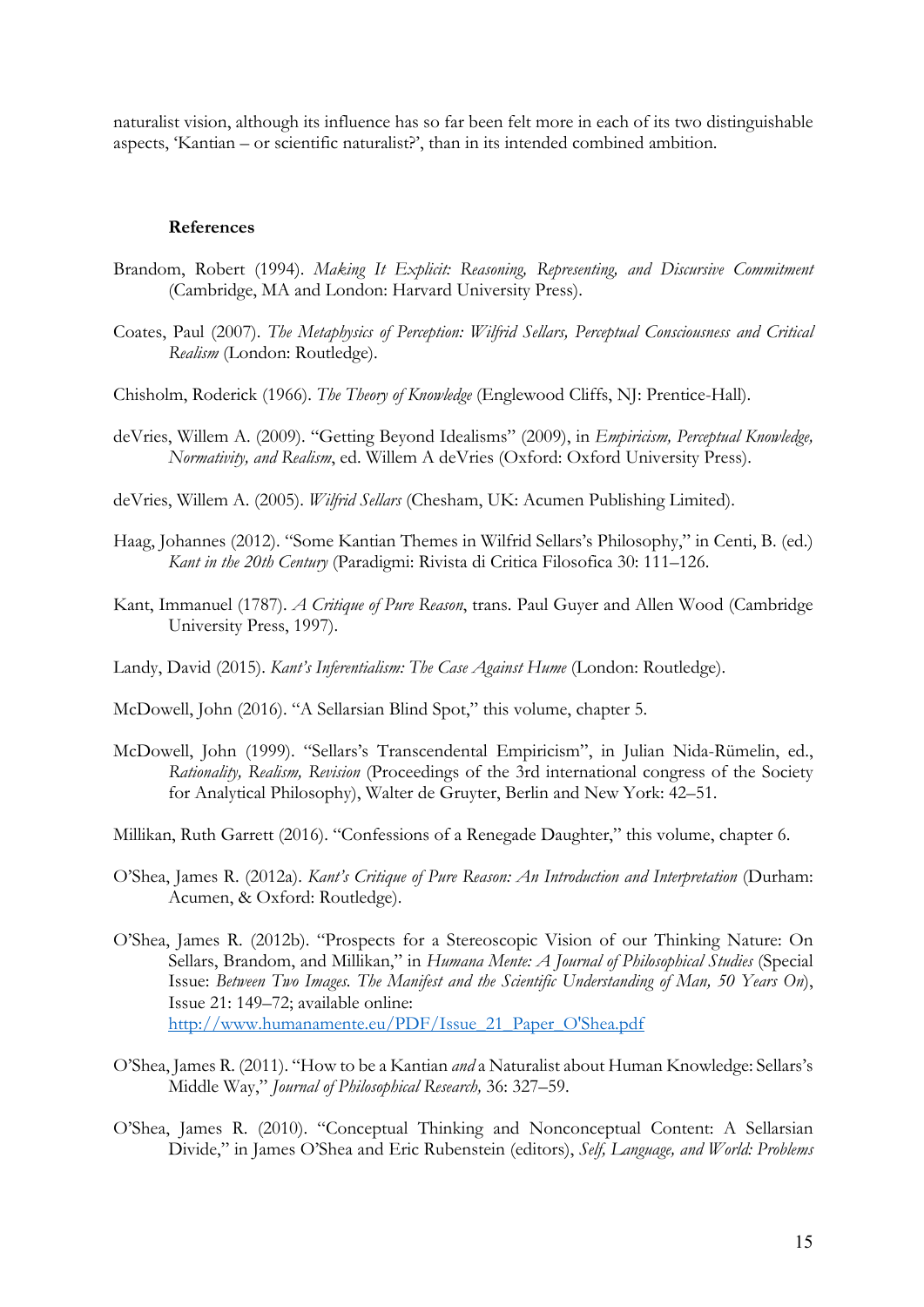*from Kant, Sellars, and Rosenberg* (Atascadero, CA: Ridgeview Publishing Company), pp. 205– 28.

O'Shea, James R. (2007). *Wilfrid Sellars: Naturalism with a Normative Turn* (Cambridge: Polity Press).

Rosenberg, Jay F. (2005). *Accessing Kant: A Relaxed Introduction to the Critique of Pure Reason*. Oxford: Oxford University Press.

Rosenberg, Jay F. (1986). *The Thinking Self*. Atascadero, CA: Ridgeview Publ. Co. (reissue 2008).

- Rosenthal, David M. (2016). "Quality Spaces, Relocation, and Grain," this volume, chapter 8.
- Rottschaefer, William A. (2011). "Why Wilfrid Sellars Is Right (and Right-Wing): Thinking With O'Shea on Sellars, Norms, and Nature" (on O'Shea 2007) and "The Middle Does Not Hold" (in reply to O'Shea 2011), *Journal of Philosophical Research* 36: 291–325, 361–69.
- Scharp, Kevin and Robert Brandom, eds. (ISR), *In the Space of Reasons: Selected Essays of Wilfrid Sellars*. Cambridge, MA: Harvard University Press: 2007.
- Seibt, Johanna (2016). "How To Naturalize Sensory Consciousness and Intentionality Within A Process Monism with Normativity Gradient: A Reading of Sellars," this volume, chapter 9.
- Seibt, Johanna (2009). "Functions Between Reasons and Causes" in *Empiricism, Perceptual Knowledge, Normativity, and Realism*, ed. Willem deVries (New York, NY: Oxford University Press).
- Sosa, Ernest (2007). "Mythology of the Given," *History of Philosophy Quarterly* 14: 275–86.
- Sellars, Wilfrid (AR) "Autobiographical Reflections: (February, 1973)," in Hector-Neri Castañeda (ed.), *Action, Knowledge and Reality* (Bobbs-Merrill, 1975): 277–93.
- Sellars, Wilfrid (EPM) "Empiricism and the Philosophy of Mind," in *Minnesota Studies in the Philosophy of Science,* Vol. I, Herbert Feigl and Michael Scriven (eds.), (Minneapolis, MN: University of Minnesota Press, 1956)*,* 253–329; reprinted in SPR and ISR.
- Sellars, Wilfrid (FMPP) "Foundations for a Metaphysics of Pure Process" (The Carus Lectures) *The Monist* 64, 1981: 3–90. Lecture I, 'The Lever of Archimedes', is reprinted in ISR.
- Sellars, Wilfrid ('I') "...this I or he or it (the thing) which thinks," the presidential address, American Philosophical Association (Eastern Division) for 1970, *Proceedings of the American Philosophical Association* 44 (1972): 5–31; reprinted in KTM and ISR.
- Sellars, Wilfrid (KTE) "Some Remarks on Kant's Theory of Experience," *Journal of Philosophy* 64: 633-47, 1967; reprinted in KTM and ISR.
- Sellars, Wilfrid (KTM) *Kant's Transcendental Metaphysics: Sellars' Cassirer Lectures Notes and Other Essays*, edited by Jeffrey F. Sicha (Atascadero, CA: Ridgeview Publ. Co., 2002).
- Sellars, Wilfrid (MGEC) "More on Givenness and Explanatory Coherence," in George Pappas, ed. *Justification and Knowledge* (Dordrecht: Reidel, 1979): 169–82. Reprinted in *Perceptual Knowledge*, Jonathan Dancy ed. (Oxford: Oxford University Press, 1988): 177–191.